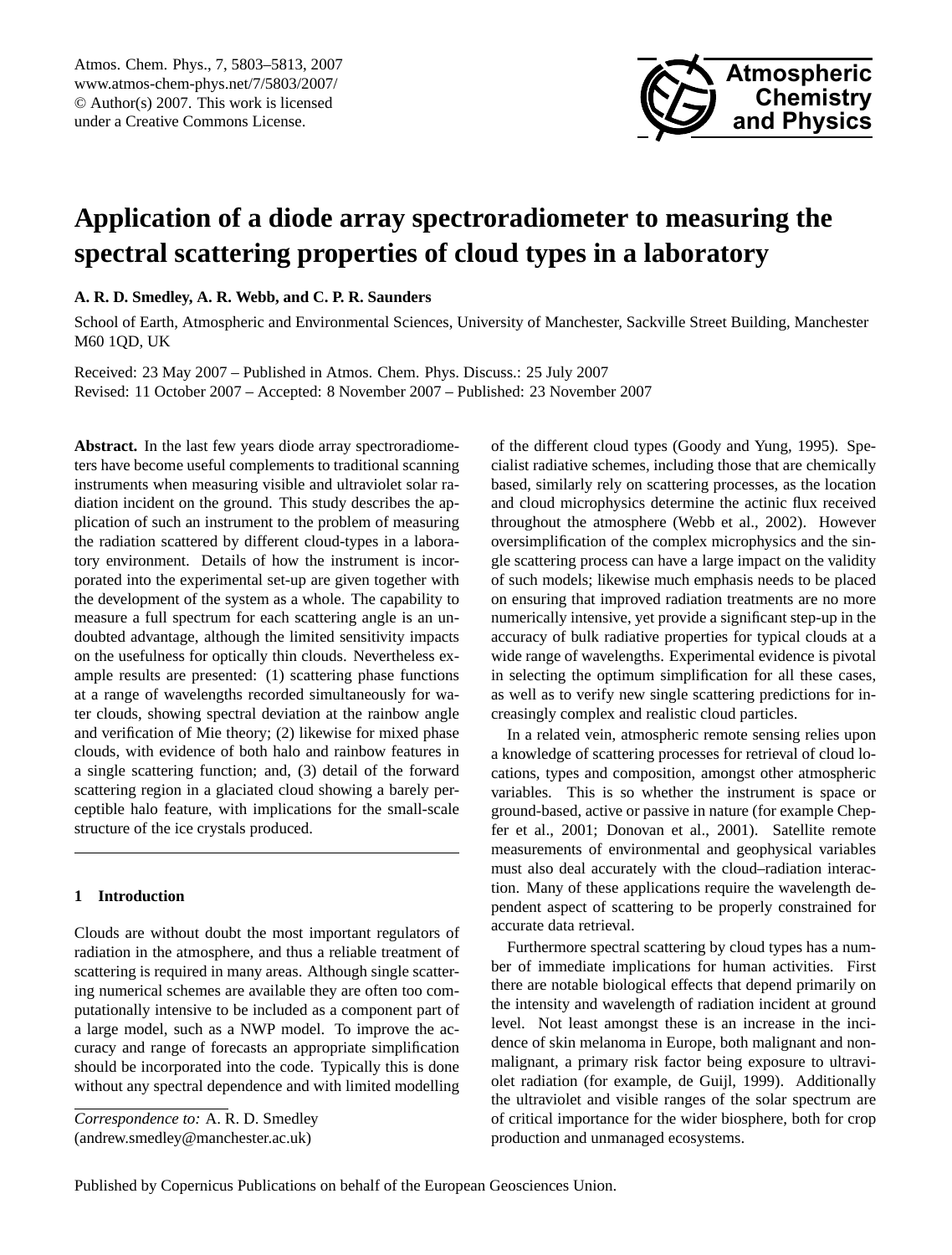Lastly an improved understanding of the scattering process can be useful as a counterpoint to its role in future global warming scenarios. In many regions of the world an integrated approach towards renewable energy is most favourable, with wind turbines and solar panels providing differing proportions of the power requirements depending on the prevailing weather conditions. The solar PV cell industry is still largely in its infancy, with the power output of different devices being related to both the wavelength and angle of incidence of radiation on an individual basis (for example, Parretta et al., 1999). Hence analysis of a site's climatology can allow appropriate device characteristics to be selected, optimising future power output. Spectral scattering will also play an important role in predicting the day to day contribution to a region's energy requirements.

Previous laboratory scattering studies have typically used lasers as the light source, and although this provides an intense highly collimated beam, it limits results to a sole wavelength (for example Sassen and Liou, 1979 and more recently Rimmer and Saunders, 1997). Ideally multiple wavelengths would be scattered and recorded separately in a single instance. Diode array spectroradiometers (DASR) have already been used to this end in ground and aircraft based radiation measurements (Bais et al., 2005; Kylling et al., 2005; Jakel et al., 2007); here their application to the problem of single scattering by various cloud types will be described, together with some example results. Further details are available in Smedley (2003).

## **2 Experimental set-up**

In order to measure the spectral scattering properties of various cloud types in a laboratory scenario a number of component parts must be realised and controlled. These are: containment and control of the cloud produced; determination of the cloud's physical properties; a stable, collimated light source; and the ability to measure the scattered radiation at a number of different angles with respect to the incoming beam.

#### 2.1 Cloud chamber and production

The cloud chamber used in this study has previously been used in other cloud microphysical investigations, as has the scattering chamber and 2-D probe (Rimmer and Saunders, 1997; Saunders and Rimmer, 1999). The cloud chamber is housed within a walk-in cold room of internal dimensions approximately  $2 \text{ m} \times 2 \text{ m} \times 2 \text{ m}$ . The walls are 0.2 m thick and insulated, entry being by a double door airlock. The cloud chamber itself is  $1.22 \text{ m} \times 1.17 \text{ m}$  in area, with a height of 0.90 m; the base is raised 0.9 m above the cold room floor. Scattering of radiation occurs within a cylindrical chamber of diameter 450 mm located on the base of the cloud chamber. All internal cloud chamber surfaces are painted matt black to minimise reflections.

Thermostatic control allows the temperature of the cold room to be reduced to −40◦C; the actual temperature within the cloud chamber is measured by 8 calibrated K-type thermocouples, cold junction compensated on a controlling board, and each with a resulting resolution of 0.2◦C. The standard deviation of each thermocouple in the range 0 to  $-20\degree$ C is 0.9 $\degree$ C with a time response to step changes of 12 s.

Water vapour is produced by a applying a variable voltage to a steam generator located beneath the cloud chamber. As the steam enters the cloud chamber it condenses, the temperature and time spent by individual cloud particles within the chamber determining the microphysical properties. The addition of an external vacuum pump enables the cloud environment to be held in a steady state for a longer period of time than otherwise would be feasible; additionally it provides a flow of air from the main cloud producing part of the cloud chamber, down through the scattering chamber, and past the 2-D probe detection region, before exiting the cold room.

Nucleation of the vapour injected into the cloud chamber can be achieved in one of two main ways: one is the addition of a refrigerating catalyst (often achieved by inserting a  $LN<sub>2</sub>$  cooled metal rod into the supercooled cloud), another is the "pop-gun" method where sudden adiabatic expansion of moist air creates many small ice crystals. Both are essentially "one-shot" methods and therefore do not help to sustain a controlled steady-state particle size distribution. The latter method, however, has been adapted to create a continuous nucleation method for ice and mixed phase clouds, as in Rimmer and Saunders (1997). To achieve this, compressed air is supplied at 2 to 3 bar to a solenoid valve located within the cloud chamber. An electrical pulse circuit allows ∼10 ms pulses of compressed air to be released every few seconds from the valve. Pulse length and frequency are adjustable enabling cloud conditions to be stabilised for up to 10 min. For further details on nucleation methods see Sect. 3.4.

## 2.2 Measurement of cloud physical properties

To size and identify cloud particles an optical array twodimensional greyscale probe (model number: OAP-2D-GA2) provided by Particle Measuring Systems Inc. is placed beneath an aperture of diameter 150 mm in the base of the scattering chamber. A downward draft from the vacuum pump draws cloud particles between the 2-D probe tips and through the laser beam sample volume. Each particle causes a shadow to be cast on a 64 element photodiode array. The degree of shadowing is encoded as a two-bit digital signal with three levels of shadow termed min, mid and max equating to 25 to 50%, 50 to 75% and greater than 75% shadowing. Imaging occurs between the probe tips at an effective resolution of 10  $\mu$ m, with a maximum particle width of 620  $\mu$ m. The instantaneous conditions of all 64 photodiodes together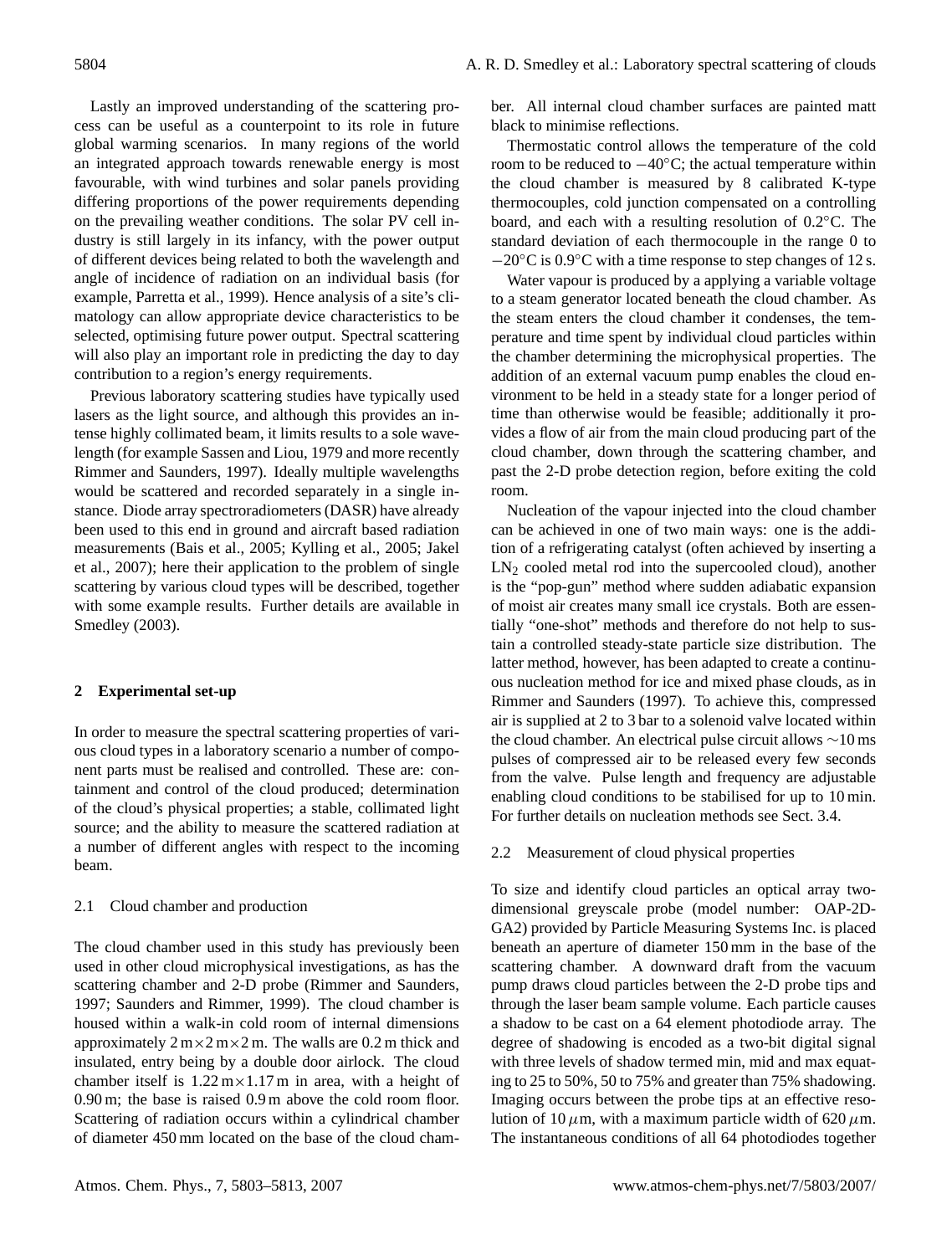form a horizontal image slice; these are recorded at a rate proportional to the vertical component of the particles' velocity to form complete 2-D images.

Ordinarily the slice rate must be set such that an image exhibits the same aspect ratio as the particle that formed it. An anemometer connected to the purge air tube allowed the slice rate to be set thus, once corrected for losses and the ratio of the tube cross-section at both points.

In the case of droplets, the method of "oversampling" was used to determine the particle size distribution (Smedley et al 2003). This essentially follows Reuter and Bakan (1998) where a linear fit is obtained between the particle diameter (estimated from the total number of shadowed image pixels) and the proportion of min shadowed pixels. Fundamentally however the slice rate is increased by a factor of 10, thereby stretching the droplet image to an ellipse. The primary advantage is that the number of pixels is greatly increased allowing the method to size particles down to  $7 \mu$ m. The increase in size of the diffraction image as the particle moves away from the object plane is intrinsically taken into account.

In the case of ice crystals, oversampling offers no benefits and the slice rate is set to preserve the aspect ratio of cloud particles. This allows crystal habits to be identified more easily, more so as the temperature and nucleation of each cloud sample is controlled; crystals are then sized. For both droplets and crystals, to derive the particle size distribution, the particle count is correctly adjusted for the sample area which is particle size dependent, together with the probe busy rate.

#### 2.3 Illumination of the cloud sample

An ozone-free 1000 W Xenon arc lamp (Oriel Instruments, CT) is used to illuminate the cloud formed within the chamber. It is powered by a constant wattage arc lamp supply which maintains the idealised power output to within 2%, once thermal equilibrium has been achieved. This was found to require at least 30 min, and hence this time was allowed between ignition of the lamp and the taking of measurements. To mitigate against any extra instability, as seen by Bolsee et al. (2000), the scattered spectrum is normalised by the direct beam spectrum for each cloud sample.

The lamp is contained within a force-ventilated safety housing located adjacent to the cold room. In the housing resides an integrated F/1 UV grade fused silica condenser assembly on one side of the lamp and a spherical mirror on the other, to increase the output beam intensity by 60%. The condenser assembly and spherical mirror are used to collimate the beam before it passes into a water filter. The water filter is filled with distilled water and cooled by pumping tap water through its external chamber. It serves to remove infrared wavelengths, thus protecting other optical components and also eliminating an unwanted cause of evaporation or sublimation of cloud particles as they pass through the beam.

Next the collimated beam passes through a 320 nm highpass step filter to protect the liquid light guide (LLG) from the shortest UV wavelengths. It is then focused onto the entrance of the LLG which directs the beam towards the outer edge of the scattering chamber. The LLG is a flexible tube 1 m in length, with a diameter of 5 mm, containing a transmissive liquid sealed by stainless steel tubing and quartz windows at both ends. It has advantages over traditional fibres with a high acceptance angle of 72°, higher UV transmittance and does not suffer from fibre breakage. However the liquid does freeze at −5 ◦C and therefore the portion within the cold room is heated to prevent this.

At the exit port of the LLG is attached a 38 mm diameter F/2 fused silica lens assembly to collimate the output. A thin aperture stop with a diameter of 1.33 mm has been inserted against the window of the LLG to limit the maximum divergence of the beam to 0.50◦ . The optical axis of the collimated beam is then aligned with the axis of the entrance and exit ports of the scattering chamber, by positioning the marginal radiance distribution of the beam symmetrically on both.

The useful beam power delivered to the scattering chamber, however, is a small fraction of that developed by the arc lamp. Collimating the beam, selecting UV and visible wavelengths, and reducing the divergence all contribute so that only 5 W is directed into the scattering chamber.

#### 2.4 Measurement of the scattered radiation

In order to measure the scattered radiation a DASR is used. This is a relatively new method of capturing spectral data. It does have limitations compared to scanning spectroradiometers: a relatively poor dynamic range and lower sensitivity at UV wavelengths. In our case though the advantage of being able to record a full spectrum within ∼1 s outweighed these, allowing scattering data for a cloud to be recorded within less than 10 min. The difficulties of cloud reproducibility precludes using a scanning spectroradiometer for more than a couple of wavelengths; likewise illuminating the cloud with monochromatic radiation and recording with a broadband detector is not a realistic option.

The DASR consists of a pair of monolithic monochromators each with fixed concave imaging gratings contained within a single 19 inch-rack mountable unit. The diffracted spectra are incident upon two separate linear diode arrays; these are recorded as counts and output, via the accompanying electronics and an RS232 connection, to a PC.

Each spectrometer exhibits a drift in wavelength alignment of <0.05 nm/K to temperature changes and integration times that can be set between 50 and 5000 ms. The 512 pixel diode arrays have a spectral resolution of 0.82 nm (equivalent interpixel distance), FWHM of 2.1 nm and a wavelength range of 280 to 700 nm. Counts are recorded in 16-bit precision, recording up to 64 000 for each pixel.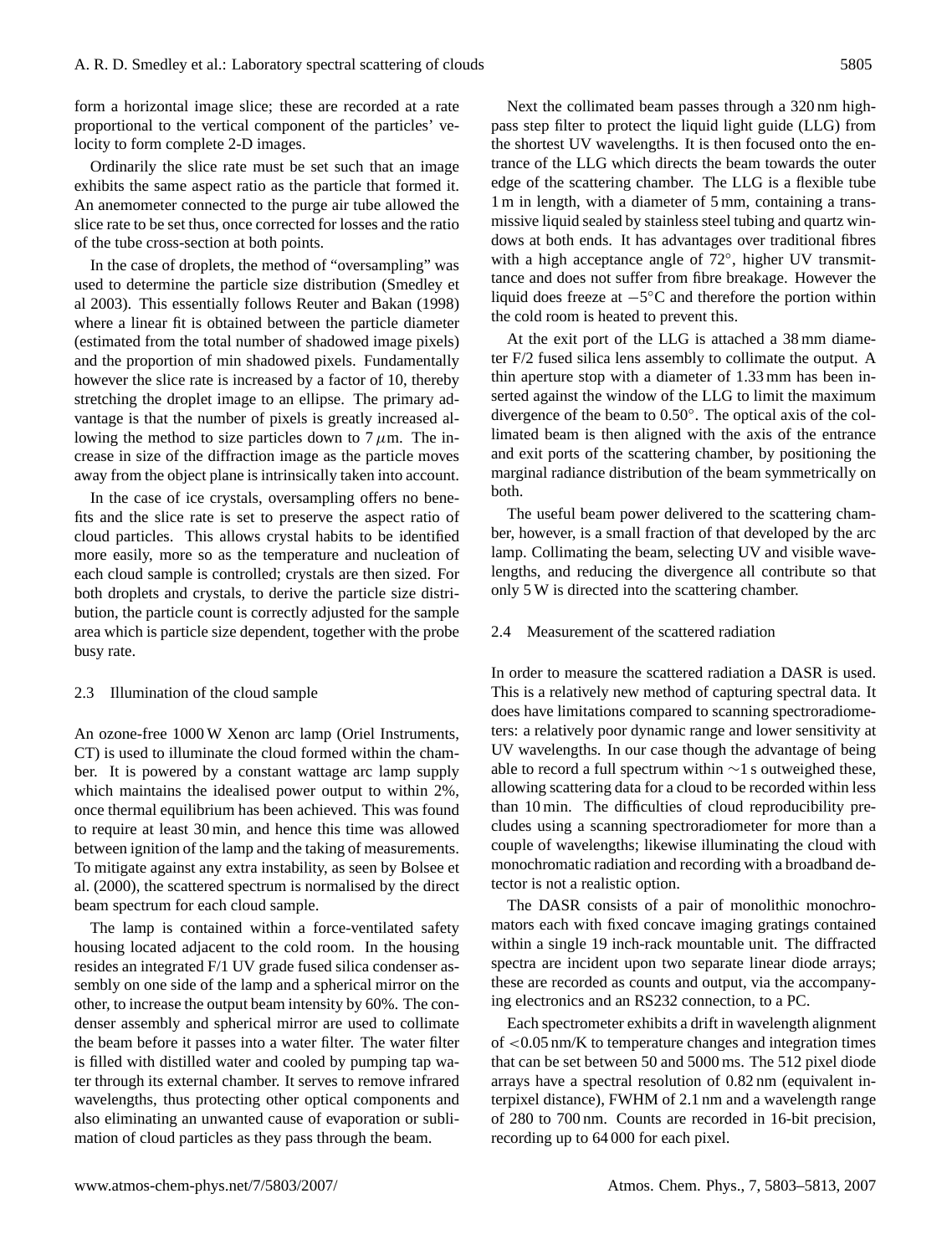

**Fig. 1.** Layout of cold room instrumentation and plan view of scattering chamber.

The optical input to each spectrometer is by way of 4 m long 0.5 mm diameter quartz optical fibres. The detection optics for the first monochromator, channel A, consists of a sealed lens assembly containing a 38 mm diameter 69.3 mm focal length plano-convex lens. This is positioned so that the lens focal point is positioned centrally, and normally to the optical fibre input. The lens assembly is secured to a rotating disc within the scattering chamber, facing towards the axis of rotation and level with the incoming beam (Fig. 1a). To prevent frost or condensation build-up on the face of the lens, the assembly is heated and wrapped in insulating material. Due to the low dynamic range of the instrument, when measuring the forward scattering region the aperture of the receiving optics was reduced by a factor of 1100.

The route taken by the optical fibre is chosen carefully so that as the scattering disc rotates to measure radiation scattered at the full range of angles (each step equates to an angular movement of 0.094◦ ), there will be minimal change in the degree of bending. Additionally each section of the optical fibre only experiences either torsional forces or bending about an axis perpendicular to its own. To this end the fibre passes through the cold room wall and enters the scattering chamber from beneath, to one side of the 2-D probe tips; here it executes a 180◦ turn to enter the rear of the lens assembly.

The optical fibre connected to channel B of the DASR similarly passes into the cloud chamber, but enters through a port in the side. The end is positioned to face precisely along the optical axis of the incoming beam, allowing the direct beam to be monitored at all times when the channel A lens assembly is at scattering angles greater than 30°.

It is not necessary to calibrate the intensity response of the DASR as all scattered radiation spectra will be normalised by the direct, unscattered, beam. However the wavelength calibration must be determined and the dark and stray light signal subtracted. The wavelength calibration is carried out by fitting a quadratic function to the peak of each of the seven most prominent emission lines emitted by a Hg pencil lamp (Oriel model 6035). A fourth order polynomial fit was then produced between the fractional pixel number of each line and the idealised wavelengths as measured by Sansonetti et al. (1996), and applied to the whole array. In two cases where the DASR was unable to resolve a multiplet, the weighted mean position was found from the relative intensity values supplied by Sansonetti et al. (1996).

The mean dark signal of 5 scans was recorded immediately before and after the scattering measurement and at the same integration time, and subtracted from each spectrum, ensuring that the DASR temperature remained stable. This allows signals to be recorded for the full range of wavelengths detectable by the DASR. To test for stray light a series of highpass step filters was inserted between the direct beam and the detection optics; this showed that there are no multiple order or stray light effects at the level of  $10^{-4}$  of the primary signal.

#### **3 Results**

## 3.1 Analysis of measured spectra

In order to compare the experimentally found scattering functions with those predicted from Mie Theory and ray tracing, it is necessary to convert these into comparable forms. Once normalised by the direct beam, the measured scattering spectra must be corrected for the "scattering volume", and integrated as appropriate over wavelength.

In the first instance the theoretical calculation of the scattering matrix, **S**, and hence the scattering phase functions,  $P_{ij}$ , apply to single particles. Integration over a range of particle sizes is of course possible, but the scattering that occurs is assumed to be per unit volume. This is not the case here where the intensity is additionally dependent upon the intersection volume of the incoming beam and the scattered beam. This angle-dependent volume is hereinafter referred to as the scattering volume.

It will be noted that a simple exact solution for the scattering volume would only obtainable when both beams are of the same radius and collimated. As differing radii are involved the result involves elliptic functions. Therefore the most efficient method was that of a simple numerical model whereby elements in a 3-D matrix, each representing a cube of side 1mm, were counted if they fell within the surfaces delimiting the scattering volume. These were principally the outer surface of the diverging incoming beam, and of the field of view of the receiving optics, but additionally, for scattering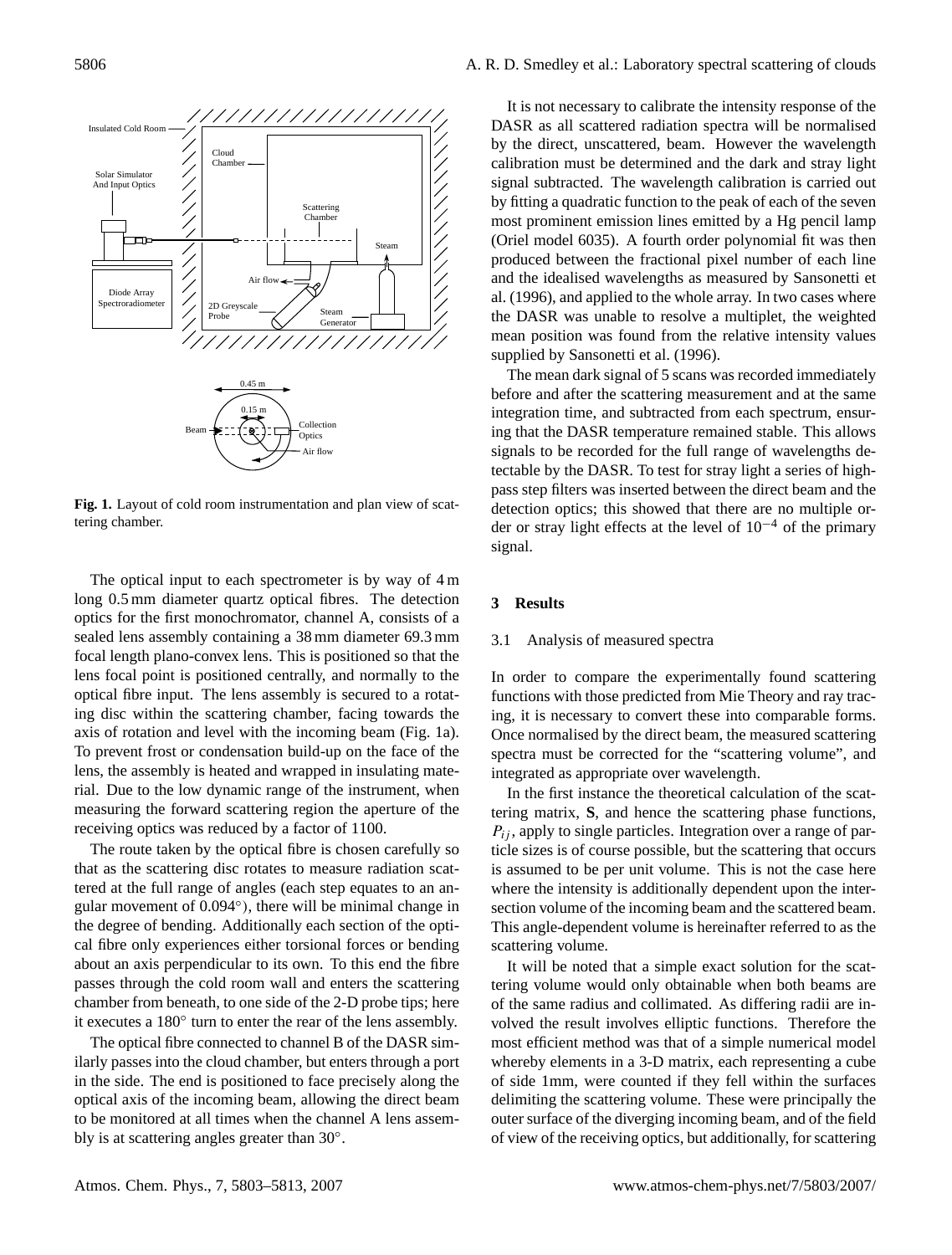angles close to  $0^\circ$  and  $180^\circ$ , the scattering chamber itself, the front face of the receiving optics, plus occlusion by the receiving optics housing.

The effect of beam divergence upon the scattering volume was also incorporated into this model, with the crosssectional intensity of the incoming beam being approximated well by a trapezium. Conservation of energy is then used to find the appropriate weighting for each pixel, both as a function of distance along the optical axis and perpendicular distance, and then applied for both the incoming beam and the receiving optics. This process produces the scattering volume as a function of scattering angle for both the normal and reduced aperture cases.

In order to increase the signal to noise ratio (SNR) for side scattering, six wavebands were chosen such that the total intensity in the incoming beam for each waveband would be approximately equal. The intensity-weighted centre wavelengths thus found are: 340, 395, 444, 483, 540 and 624 nm; the first two falling into the UVA band and the remainder into the visible: violet, blue, green and red respectively.

The final stage in determining the measurable element of  $P_{ij}$ , the  $P_{11}$  phase function, from raw data is to consider the effect of multiply scattered and non-scattered contribution to the measured signal. Typical total number concentrations are at most 300 cm<sup>-3</sup>, with a scattering cross-section of 100  $\mu$ m<sup>2</sup> and path length of 300 mm. Combining these results in an optical depth of  $\tau \sim 0.01$ , and hence multiply-scattered contribution of 1% – thus no attempt is made to remove any multiply scattered component. The unscattered component, however, must be removed from the total measured signal and this is done by forming the ratio of the scattered to total intensity in terms of microphysical and optical parameters, the latter determined largely from theory.

#### 3.2 Theoretical calculations

Theoretical predictions of the scattering intensity were found from a combination of Mie Theory, for water droplets, and ray tracing, for ice particles; all code being written in Mat-Lab.

The code for Mie calculations was transcribed from Bohren and Huffman's (1983) fortran 77 code, and subsequently vectorised. Values for the scattering efficiency and coefficients were fully verified against Boll et al. (1958) for a range of size parameters between 1 and 100 and refractive indices between 0.60 and 0.90. The form of phase functions were similarly checked against values on [http://omlc.ogi.edu/](http://omlc.ogi.edu/calc/mie_calc.html) calc/mie [calc.html.](http://omlc.ogi.edu/calc/mie_calc.html) When integrating across the particle size distribution (PSD),  $n(r)$ , rather than give equal consideration to all droplet radii, r, 200 intervals were chosen such that  $n(r)$ .  $\Delta r$  was constant, thus reducing computing time while maintaining accuracy.

The ray tracing code follows Macke (1993) and Rockwitz (1989). The principal dimension of a crystal is determined from 2-D probe measurements, with the secondary dimension calculated according to relations in Pruppacher and Klett (1997, p. 51). The crystal is orientated so that a realistic range of incoming ray angles is simulated. For crystals with a longest dimension,  $l$ , less than a lower threshold,  $l_1$ , it is assumed that all elevations between 0 and  $\pi/2$  are equally likely; for crystals with  $l > l_2$ , an upper threshold, the range of elevations is set to 0 to 0.05 radians to simulate the natural variability. For crystals where  $l_1 < l < l_2$  the upper angular limit is taken to be a linear function of l. The limits have been set as follows, for plates  $[l_1, l_2] = [10 \,\mu \text{m}, 80 \,\mu \text{m}]$ , and for columns  $[l_1, l_2] = [3 \mu m, 9 \mu m]$ . These reflect the greater stability of columnar crystals, as implied from their drag coefficients, themselves proportional to the crystals' equatorial area normal to the flow direction (Pruppacher and Klett 1997, 421–433).

In total 250 000 individual rays are traced within the crystal until the intensity is less than  $10^{-5}$  of its initial value, spread over a range of orientations and impacting across the surface of the crystal. The scattered rays are added to the diffracted component and normalised to  $4\pi$  over the complete sphere, before obtaining  $P_{11}$  in the horizontal plane. Values calculated for single crystals are comparable to those found in Rockwitz, but without the artificial peaks at intervals of 6°. Subsequently the phase functions are weighted according to the measured PSD.

In all calculations the real parts of the refractive indices for water are found from the relation in Djurisic and Stanic (1999), making use of the temperature and wavelength dependence; the imaginary component is taken from Hale and Querry (1973). At the wavelengths under investigation the refractive index of ice is independent of temperature, and both real and imaginary values are taken from Warren (1984).

Calculations for both water droplets and ice particles were carried out for the six intensity-weighted wavelengths noted above.

#### 3.3 Discussion and further analysis: water clouds

A wide range of environmental settings (steam generator voltage, purge velocity and temperature) were chosen in order to produce water clouds of varied microphysical properties. Initial tests of the system indicated that the primary difficulty encountered was a low scattered signal. To ameliorate this a number of steps were taken: the cold room temperature was reduced below freezing even for liquid phase runs thus increasing the total number concentration; the integration time was increased to its maximum of 5000 ms; and, the DASR itself was moved within the coldroom. This last measure reduced its operating temperature and hence the magnitude and standard deviation of the dark signal, although the instrument was held at a temperature several degrees above the main coldroom temperature in order to minimise the risk of condensation. The cumulative effect of these steps was to increase the sensitivity of the system by approximately an order of magnitude.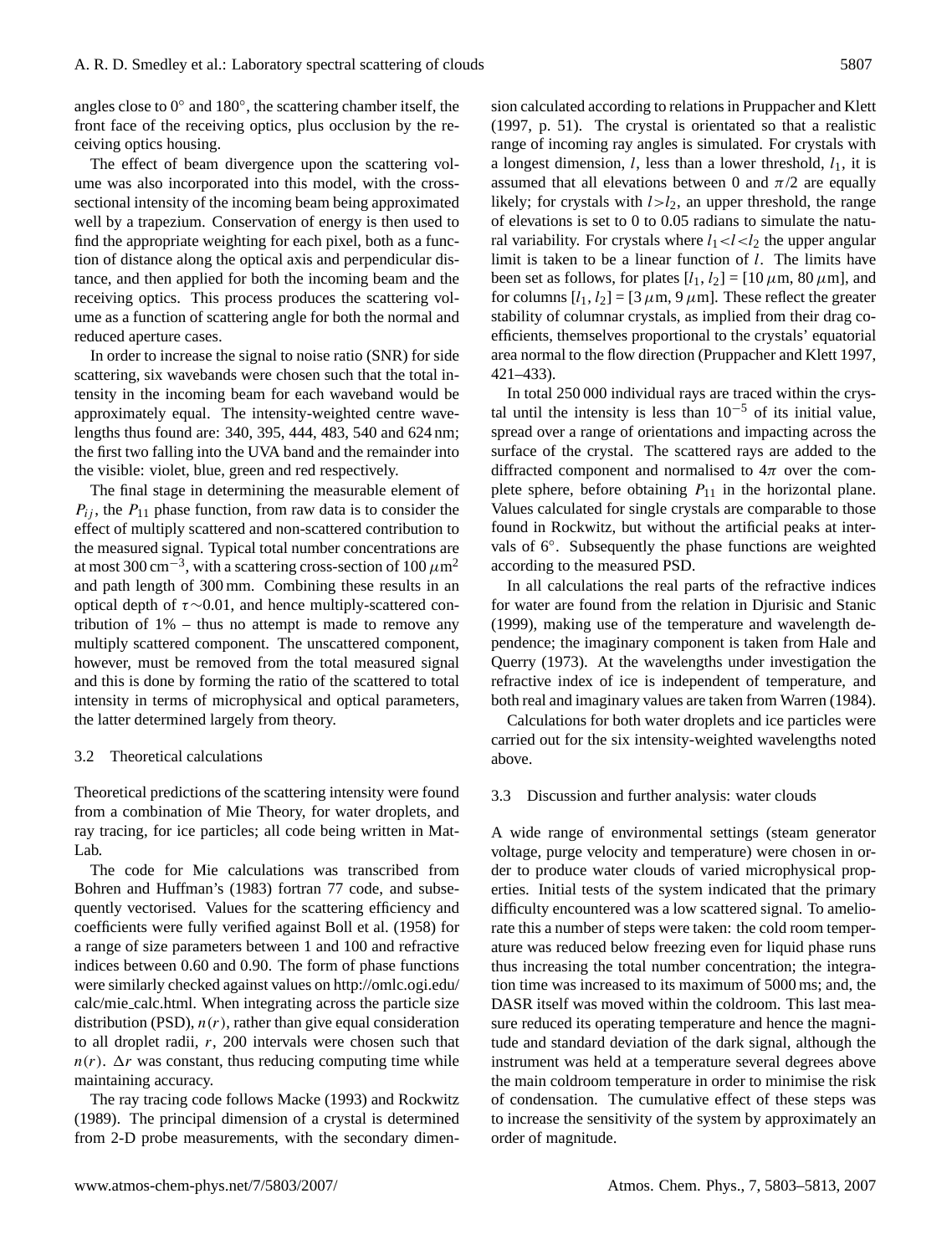

**Fig. 2.** PSD for water cloud 14 at 2 min intervals (blue through red; black is mean).



**Fig. 3.** PSD for water cloud 17 at 2 min intervals (blue through red; black is mean).

Making these improvements, the environmental settings that produced the most varied PSDs were selected for a second generation of water clouds, albeit with the temperature reduced in each case by 15◦C. Two sample PSDs are shown, in Figs. 2 and 3.

It can be seen that these PSDs generally exhibit a similar form, that is, reducing in an exponential manner. Closer inspection shows that cloud 14 adheres to this form more closely while cloud 17 appears to have a maximum at  $7 \mu m$ ; the latter also has a much smaller total number concentration:  $475 \text{ cm}^{-3}$  for cloud 14, but only  $43.0 \text{ cm}^{-3}$  for cloud 17.

The issue of droplet sizes below the  $7 \mu m$  measurement threshold of the 2-D probe is also considered. Four simplistic forms were proposed for the PSD between 0 and 7  $\mu$ m: (1) no droplets of diameter less than  $7 \mu m$  (2) the value at  $7 \mu$ m is the peak and the PSD reduces to zero at  $0 \mu$ m in an exponential fashion (3) the distribution is flat from 0 to 7  $\mu$ m, with a value equal to that at  $7 \mu m$ , and (4) the PSD continues to increase towards small particle diameter at the same ex-



**Fig. 4.** Measured (solid lines) and theoretical (+'s) phase functions for water cloud 14.



**Fig. 5.** Measured (solid lines) and theoretical (+'s) phase functions for water cloud 17.

ponential rate. These options cover most possible forms that could exist, assuming a singly peaked PSD, noting that (2) bears most resemblance to natural cloud PSDs (Tampieri and Tomasi, 1976).

For each option the extrapolated PSD was used as an input to Mie Theory and the resulting phase functions compared with those measured. It was expected that the relative magnitude of the forward scattered peak would be a principle indicator in deciding which form the PSD took. However difficulties with the smooth motion of the scattering disc at lower temperatures have caused a slight misalignment of the collector lens thus shutting off this avenue: in many cases the measured forward scattering is less than that at 1° as can be seen in Figs. 4 and 5. Therefore the shape of the remainder of the phase function was used, noting that an increasing proportion of small particles has several effects: the diffraction peak, as well as reducing in height, broadens; the second minimum moves to greater angles and rises; both primary and secondary rainbow peaks become less defined both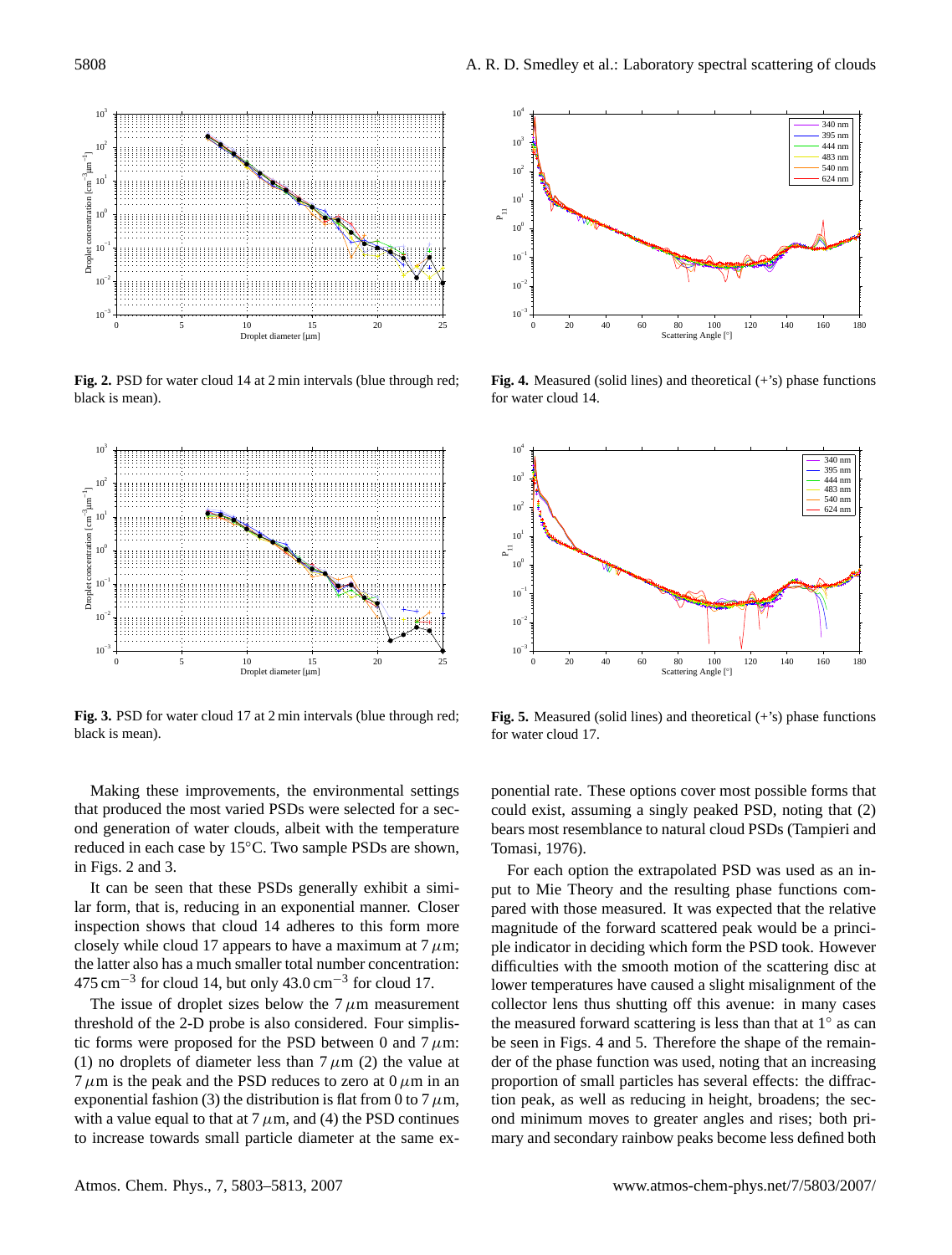angularly and spectrally. Using these features the best fit found was (4), which from direct extrapolation of the PSD is to be expected, particularly that in Fig. 2; this shows the cloud production method results in markedly different PSDs than occur naturally, being more like that of a contrail in form (Goodman et al., 1998).

Due to the misalignment of the forward scattering peak, it was necessary to match the measured phase functions to the theoretical values over the range  $20^{\circ}$  to  $60^{\circ}$ , and comparisons of these phase functions for the PSDs in Figs. 2 and 3 are shown in Figs. 4 and 5.

It is apparent in cloud 14 that the measured phase function matches that predicted by Mie Theory for all wavelengths in general form. The marked increase at 1◦ of the measured value over the theoretical value can be reconciled with the slight misalignment of the collector lens. The noise observed at the minimum is to be expected from spectra where the SNR was typically 1:50 for an individual pixel of the DASR. A greater disparity is seen at 160◦ due to dwindling signal as the scattering volume reduces to zero. The effects of low signal can also be seen at a scattering angle of 13<sup>°</sup> where the signal from the full beam was saturated and the low signal was taken from reduced aperture measurements. For the angular range  $0°$  to 13° the error bars are approximately 30, in P<sub>11</sub> units, and two orders of magnitude less over the remainder of the phase function. Nonetheless the enhanced scattering at longer wavelengths at 10° is observed, as is the predicted spectral variation in the cloudbow region. Considering the range of values that have been measured covers seven orders of magnitude, the closeness of fit is very good, once account is taken of the small diameter region of the PSD.

In water cloud 17 the same form for the extrapolation of the PSD has been used for the theoretical prediction and matching over scattering angles of  $20^{\circ}$  to  $60^{\circ}$  has been carried out. As before a good fit is found for all scattering angles >24◦ including some indication of the spectral nature at the 138° rainbow angle, within the errors mentioned previously.

However, there is a marked deviation in the measured signal of an order of magnitude over the range 2° to 24°. This deviation is an increase and thus not due to a loss of signal in the system. Multiple scattering has been considered earlier, and especially for cloud 17 due to its low optical thickness, has been ruled out.

One avenue lies in the assumption that the PSD is representative of the cloud in the whole scattering chamber, and at a minimum, the scattering volume. In tests some inhomogeneity has been observed by eye, mainly due to light air flows through the port through which the incident beam enters. This has been minimised by placing the collimating lens assembly in close proximity to the port and sealing the surrounding volume. Making the reasonable assumption that air is drawn down the purge pipe equally from all of the scattering chamber, then for such a signal to be observed would place strong and improbable restrictions upon the symmetry of  $N_0$  (the total number concentration) fluctuations.

The most likely cause for the observed increase is condensation on the focusing lens. Although none was observed and regular cleaning imposed and the assembly heated on its curved surface, the possibility remains that a small number of droplets could have formed during the initiation period of the cloud. A covering of even ∼1% of the lens surface area would leave the remainder of the signal unaffected, but at scattering angles where the focusing lens was still illuminated by the proceeding beam, condensation droplets could redirect part of this beam into the field of view of the detection optics providing a significant enhancement. This process could operate in the present instance for scattering angles up to 11°; a similar mechanism on the inner curved surface of the cylindrical lens housing, grooved with a screw thread and extending in front of the lens, would operate for scattering angles up to 22◦ . It is clear that Fig. 5 corroborates this explanation.

3.4 Discussion and further analysis: ice and mixed phase clouds

Turning the experimental set-up to investigate scattering by mixed phase and ice clouds was more problematic. It was anticipated that the production of stable, reproducible PSDs for these cloud types would be more difficult and thus the aim was to create ice clouds in the first instance; a large proportion of water droplets would denote a mixed phase cloud.

All glaciated clouds were produced at  $-15\degree C$  to maximise the growth of ice particles by utilising the maximum in the absolute vapour pressure. No 2-D probe oversampling was implemented so as to preserve the aspect ratio of crystal images. In order to size crystals it was decided to follow a simplistic method of measuring the maximum linear dimension. Although this does not take account of the effects of diffraction or non-normal crystal orientation (which introduces a reduction of up to 30% for plates), these two factors oppose one another to some extent and thus smooth the true PSD rather than introducing a bias in either direction.

It was assumed that smallest cloud particle images were either water droplets or ice spheres and therefore sized as the diameter of the circle with an equivalent area. Those greater than 25  $\mu$ m were assumed to be ice crystals, with the habit confirmed by manual observation of the largest crystals. The  $25 \mu m$  threshold was derived from earlier water PSDs and confirmed as the point where the PSD reduces most rapidly. The presence of ice crystals was additionally confirmed by the amount of scintillation visible.

A wide gamut of experimental settings was tested, including those of Rimmer and Saunders (1997). Greater variability was seen in the PSDs between individual clouds and over the course of a single cloud's lifetime and invariably the cloud microphysics was dominated by water. To circumvent this, the "pop-gun" solenoid was replaced with a short section of rubber tube which was restricted with a screw clamp. Judicious setting of the clamp allowed the air flow to be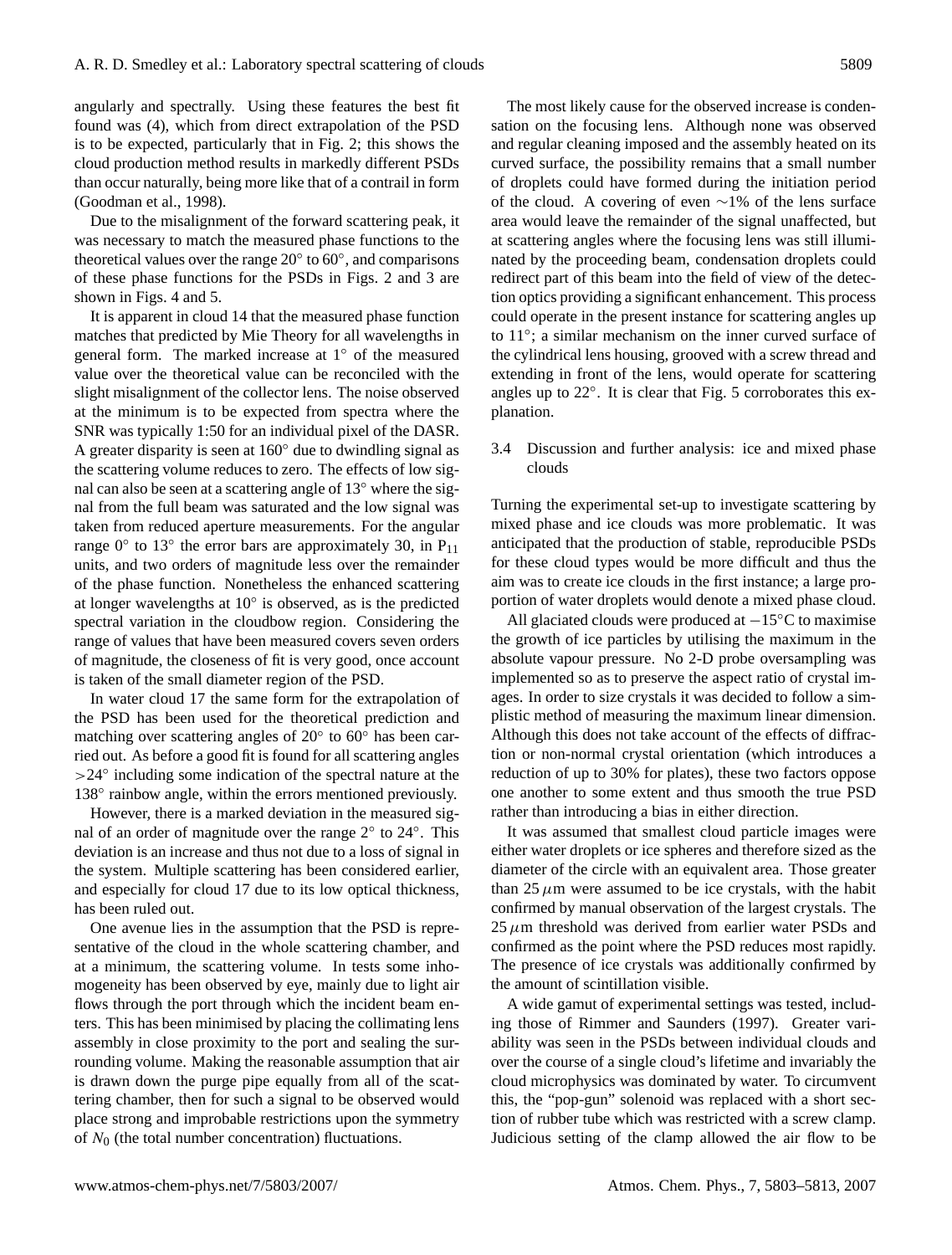

**Fig. 6.** PSD for mixed cloud 03 at 2 min intervals (blue through red; black is mean),  $N_0$ =293 cm<sup>-3</sup>, 93% drops, 7% plates by particle number.



**Fig. 7.** Measured (solid lines) and theoretical (+'s) phase functions for mixed cloud 03.

greater and without pulsing, retaining significant adiabatic cooling. The result was significant and more sustained nucleation.

The PSD shown in Fig. 6 from mixed cloud 3 is typical of those produced. A large peak of water droplets at 10 to  $20 \mu$ m, followed by a drop of an order of magnitude or two, before a plateau of hexagonal plates is seen out to a maximum dimension of approximately 150  $\mu$ m. Despite the improvement in the nucleation method, it can be seen that there is a great deal more fluctuation between samples than for water clouds.

For scattering, however, the most important result is the reduced optical depth. This can be seen in the phase function measured in Fig. 7, against the theoretical prediction. The low optical depth reduces side scattering signals at angles between 60° and 135°; this is evidenced by the deviation of the measured phase function between wavebands, and from that predicted.



**Fig. 8.** PSD for halo cloud,  $N_0 = 13.3 \text{ cm}^{-3}$ , 85% drops, 15% plates by particle number.

Notably the mixed phase cloud shows optical characteristics of both ice and water phase clouds in that there is an indication of both the 22◦ halo and 138◦ primary rainbow, as expected by Oshchepkov et al (2000). However the halo feature is much more poorly defined than predicted, perhaps due to the plates having small rimed droplets upon their surface or imperfect symmetry both of which would broaden the peak and lessen its intensity. The rainbow, on the other hand, is enhanced in this example, but this is due to a reduction in the proportion of ice crystals at the end of the sampling period. At the lowest scattering angles the presumed effect of condensation remains an important issue.

When the system was applied to measuring the scattering from fully glaciated clouds, it was found that the total number concentration was lowered again, reducing the side scattering intensity below the threshold for meaningful results. The value of  $N_0$  was, however, reasonable high in comparison to natural clouds:  $\sim 5 \times 10^6$  m<sup>-3</sup> in the cloud chamber, compared to Dowling and Radke's (1990) value of  $3 \times 10^4$  m<sup>-3</sup>. As such, no meaningful conclusions can be drawn about the full phase function in these cases.

Despite the low SNR and the occurrences of condensation, there remains a region between 20◦ and 40◦ where reasonable signals can be measured, and also where, for platedominated clouds, 22◦ halos should occur. For the following tests scattering measurements were made with the DASR for 5000 ms at each angle from  $16.9°$  to 33.8°, at intervals of 0.94◦ . The environmental conditions were as in the ice clouds, using the improved nucleation technique. The short timescale over which measurements recorded ensures that the PSD is representative of the particles producing the scattering. A typical PSD is shown in Fig. 8, with example 2-D probe images from the same cloud in Fig. 9. It will be noted that, subject to the effects of diffraction and variable orientation, the cloud consists of hexagonal plates.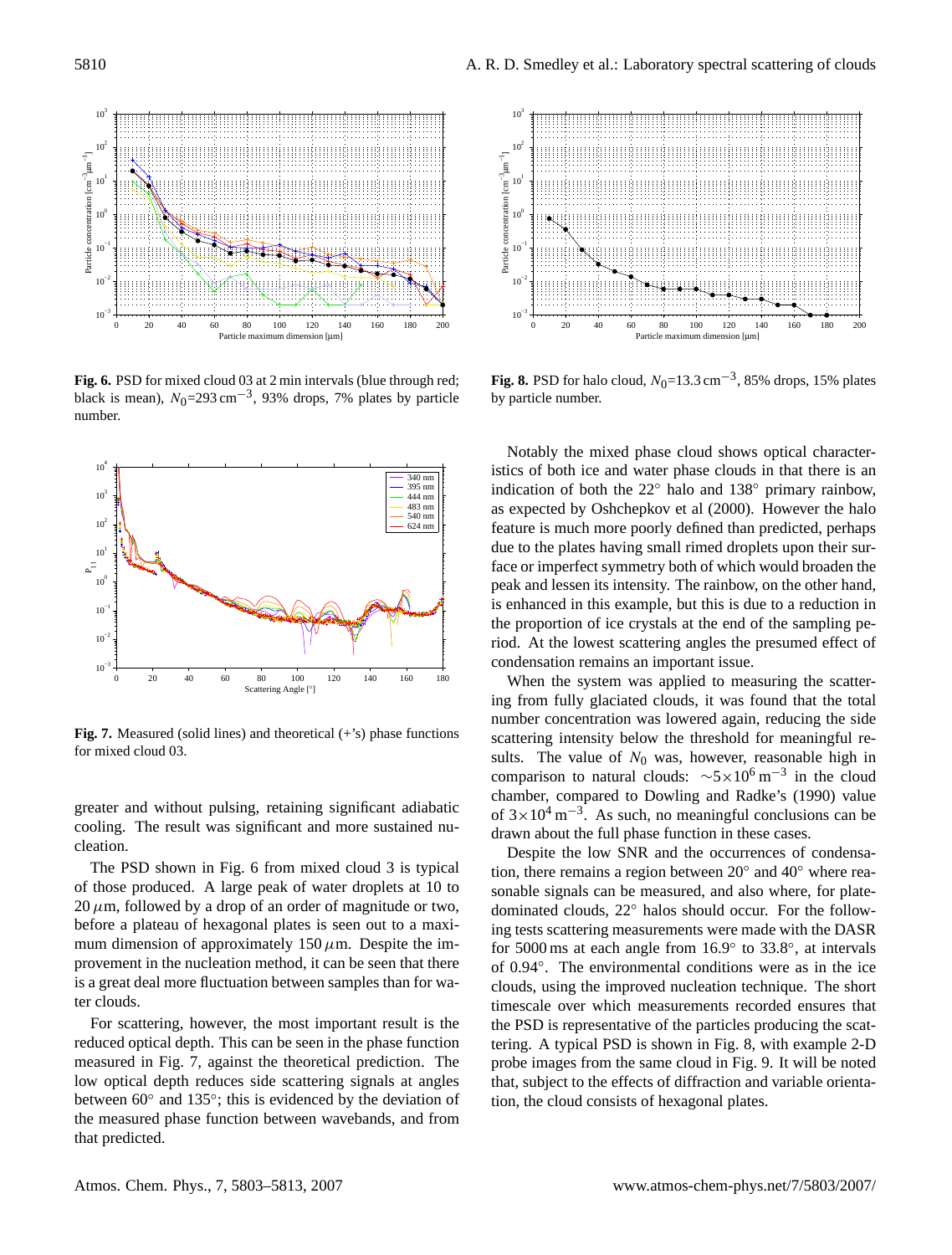

**Fig. 9.** 2-D probe images for halo cloud.

The experimental phase function section is normalised across the measured range to match theoretical predictions. Again in the modelling, the  $25 \mu m$  threshold assumption is made, whereby the smallest particles are considered spheres and the remainder to be hexagonal plates, as observed. Figure 10 shows an example of the scattering produced. Although there is some evidence of the theoretically predicted spectral variation in the measured phase function, the most important point of note is the lack of any discernable halo feature. There is no sudden increase at 22◦ , but instead little more than an inflexion point.

Rather than a deviation from theory per se, the lack of a halo feature is related to the difficulty of observing halos (for example Mishchenko and Macke, 1999). Although there are a number of possible explanations for this, one most easily ruled out is that the plates produced were too small for the geometric optics approximation to apply: for size parameters of 80 and above, both T-matrix calculations and geometric optics predict a well defined peak (Mishchenko and Macke, 1999), a range into which all plates larger than  $25 \mu m$  fall. The most plausible explanation is that mentioned earlier; that is, although plate-like in appearance, many ice crystals will exhibit interfacial angles that deviate from 60◦ with small scale defects. Both of these will act to broaden the halo peak and reduce its intensity (Konnen et al., 1994 and Barkey et al., 1999). Additionally the smallest crystals are likely to be less well formed crystals, being in transition from recently nucleated ice spheroids to fully formed plates. The contributing effects of these entirely possible defects, unobservable with the 2-D probe used, would provide a powerful mechanism for destroying the halo feature, as observed.

It will be noted that previous scattering studies have dealt with the presence of a 22<sup>°</sup> halo. The first, Rimmer and Saunders (1997) did reveal the halo, but without any analysis of the peak's intensity which showed rapidly varying values in



Fig. 10. Measured and theoretical  $(+)$ s) phase function section for halo cloud.

its vicinity. Four other studies are of note, all recording measurements made in the field with halos resulting from natural clouds. Two of these deal particularly with the polarimetry of halos (Konnen et al., 1994; Konnen and Tinbergen, 1991), and record a leading edge that is less abrupt than from geometric optics. Digital analysis of a photograph by Lynch and Schwatrz (1985) produced a very similar form for the phase function, although in situ observation by Auriol et al. (2001) with a nephelometer and 2-D probe did not produce the minimum deviation enhancement. The significance of these studies becomes clear when the data collection process is considered. The first three studies measured the halo intensity profile whilst the halo was observable to the naked eye; the last follows the route in the instant study: searching for halos in microphysical conditions that appear conducive to halo formation. Thus instrumentation will record halos when they are apparent to the naked eye and obtains useful intensity profiles, but this method assists less in explaining the microphysical reasons for the relative scarcity of halos. To do this one must make a series of measurements irrespective of any prior knowledge of the halo.

#### **4 Conclusions**

This study has described the incorporation of a DASR instrument into an experimental set-up designed to measure spectral scattering of various cloud types. Previous investigations have typically used a laser and a broadband detector therefore limiting results to a single wavelength. Here the advantages are clearly apparent: multiple wavelengths can be recorded at a single pass removing the need to repeatedly produce clouds with consistent PSDs. In turn no synchronisation is needed between scattering runs and all the illumination can be provided by a single broadband source.

This strategy has proved itself in the first verification of Mie Scattering by water droplets at multiple wavelengths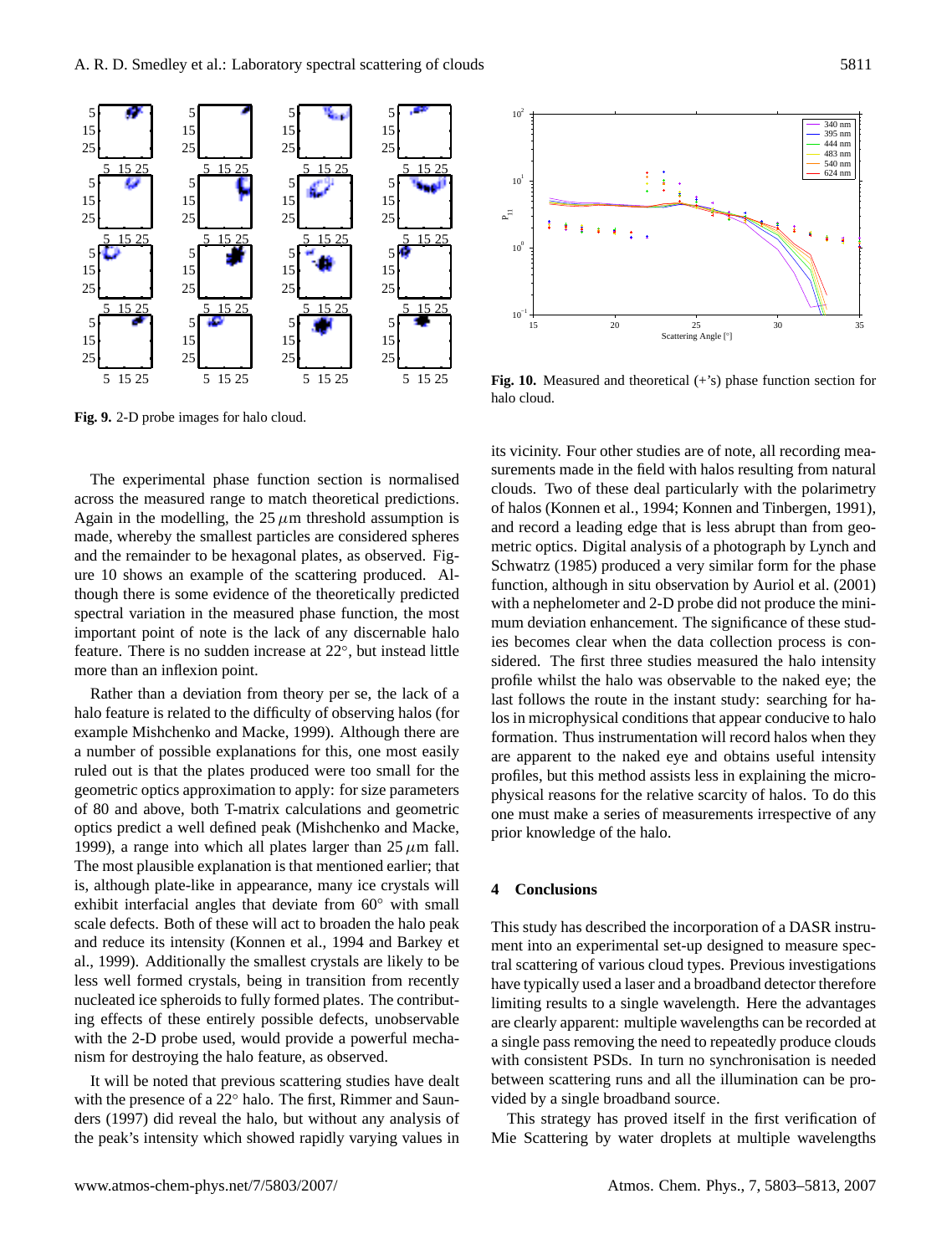and particularly in the ultraviolet. Furthermore, although the mean diameter of droplets is below the threshold for welldefined rainbow colours to be observed, the spectral variation in the rainbow region is obvious.

However as the glaciated fraction in the cloud increases and the optical depth decreases, the poor dynamic range of the instrument proves to be a shortcoming. This was evident during the production of mixed phase clouds in the first case and more so for ice clouds. For mixed clouds it was found still to be possible to record meaningful phase functions over the maximum possible range of scattering angles. It was possible to control the environmental conditions such that the scattering function possessed characteristics of both water (rainbow) and ice (halo) clouds. These were poorly defined though, due to the low scattering intensity and the often-present influence of condensation upon the collection optics.

For ice clouds, despite improvements in the nucleation technique, a reduced optical depth prevented a full phase function from being recorded. In lieu, detail of the halo region was obtained. As in the mixed phase example the halo was much more weakly produced than predicted. The most likely explanation for this had implications that even in a well controlled laboratory environment, the small scale structure of ice crystals can have a major impact on the scattering properties of the cloud as a whole.

*Acknowledgements.* The authors would like to thank the Natural Environment Research Council for the funding of this study via Grant number 04/99/AS/284.

Edited by: M. van Roozendael

#### **References**

- Auriol, F., Gayet, J. F., Febvre, G., Jourdan, O., Labonnote, L., and Brogniez, G.: In situ observation of cirrus scattering phase functions with 22 degrees and 46 degrees halos: cloud field study on 19 February 1998, J. Atmos. Sci., 58, 3376–3390, 2001.
- Bais, A., Blumthaler, M., Webb, A., Seckmeyer, G., Thiel, S., Kazadzis, S., Redondas, A., Kift, R., Kouremeti, N., Schallhart, B., Schmitt, R., Pisulla, D., Diaz, J. P., Garcia, O., Diaz Rodriguez, A. M., and Smedley, A.: Intercomparison of solar UV direct irradiance spectral measurements at Izana in June 2005, P. Soc. Photo.-Opt. Inst., 5886, 1–10, 2005.
- Barkey, B., Liou, K.-N., Gellerman, W., and Sokolsky, P.: An analog light scattering experiment of hexagonal icelike particles. Part I: Experimental apparatus and test measurements, J. Atmos. Sci., 56, 605–612, 1999.
- Bohren, C. F. and Huffman, D. R.: Absorption and scattering of light by small particles, Wiley, Chichester (NY), 1983.
- Boll, R. H.: Tables of light-scattering functions, Univ of Michigan Pr., Ann Arbor (MI), 1958.
- Bolsee, D., Webb, A. R., Gillotay, D., Dorschel, B., Knuschke, P., Krins, A., and Terenetskaya, I.: Laboratory facilities and recommendations for the characterization of biological ultraviolet dosimeters, Appl. Optics, 39, 2813–2822, 2000.
- Chepfer, H., Goloub, P., Riedi, J., De Haan, J. F., Hovenier, J. W., and Flamant, P. H.: Ice crystal shapes in cirrus clouds derived from POLDER/ADEOS-1, J. Geophys. Res.-Atmos., 106, 7955– 7966, 2001.
- de Gruijl, F. R.: Biological Action Spectra, Radiat. Prot. Dosim., 91, 57–63, 1999.
- Djurisic, A. B. and Stanic, B. V.: Modeling the temperature dependence of the index of refraction of liquid water in the visible and the near-ultraviolet ranges by a genetic algorithm, Appl. Optics, 38, 11–17, 1999.
- Donovan, D. P.: Ice-cloud effective particle size parameterization based on combined lidar, radar reflectivity, and mean Doppler velocity measurements, J. Geophys. Res.-Atmos., 108, 4573, doi:10.1029/2003JD003469, 2003.
- Dowling, D. R. and Radke, L. F.: A summary of the physical properties of cirrus clouds, J. Appl. Meteorol., 29, 970–978, 1990.
- Goodman, J., Pueschel, R. F., Jensen, E. J., Verma, S., Ferry, G. V., Howard, S. D., Kinne, S. A. and Baumgardner, D.: Shape and size of contrails ice particles, Geophys. Res. Lett., 25, 1327– 1330, 1998.
- Goody, R. M. and Yung, Y. L.: Atmospheric radiation: theoretical basis, Oxford Univ. Pr., Oxford, 333–383, 1995.
- Hale, G. M. and Querry, M. R.: Optical constants of water in the 200 nm to  $200 \mu$ m wavelength region, Appl. Optics, 12, 555– 563, 1973.
- Jakel, E., Wendisch, M., Blumthaler, M., Schmitt, R., and Webb, A. R.: A CCD spectroradiometer for ultraviolet actinic radiation measurements, J. Atmos. Ocean. Tech., 24, 449–462, 2007.
- Konnen, G. P., Muller, S. H., and Tinbergen, J.: Halo polarization profiles and the interfacial angles of ice crystals, Appl. Optics, 33, 4569–4579, 1994.
- Konnen, G. P. and Tinbergen, J.: Polarimetry of a 22 degrees halo, Appl. Optics, 30, 3382–3400, 1991.
- Kylling, A, Webb, A. R., Kift, R., Gobbi, G. P., Ammannato, L., Barnaba, F., Bais, A., Kazadzis, S., Wendisch, M., Jakel, E., Schmidt, S., Kniffka, A., Thiel, S., Junkermann, W., Blumthaler, M., Silbernagl, R., Schallhart, B., Schmitt, R., Kjeldstad, B., Thorseth, T. M., Scheirer, R., and Mayer, B.: Spectral actinic flux in the lower troposphere: measurement and 1-D simulations for cloudless, broken cloud and overcast situations, Atmos. Chem. Phys., 5, 1975–1997, 2005,

[http://www.atmos-chem-phys.net/5/1975/2005/.](http://www.atmos-chem-phys.net/5/1975/2005/)

- Lynch, D. K. and Schwartz, P.: Intensity profile of the 22 degree halo, J. Opt. Soc. Am. A, 2, 584–589, 1985.
- Macke, A.: Scattering of light by polyhedral ice crystals, Appl. Optics, 32, 2780–2788, 1993.
- Mishchenko, M. I. and Macke, A.: How big should hexagonal ice crystals be to produce halos?, Appl. Optics, 38, 1626–1629, 1999.
- Oshchepkov, S., Isaka, H., Gayet, J. F., Sinyuk, A., Auriol, F., and Havemann, S.: Microphysical properties of mixed-phase and ice clouds retrieved from in situ airborne polar nephelometer measurements, Geophys. Res. Lett., 27, 209–212, 2000.
- Parretta, A., Sarno, A., Tortora, P., Yakubu, H., Maddalena, P., Zhao, J., and Wang, A.: Angle-dependent reflectance measurements on photovoltaic materials and solar cells, Opt. Commun., 172, 139-151, 1999.
- Pruppacher, H. R. and Klett, J. D.: Microphysics of clouds and precipitation, D Reidel, Dordrecht (Holland), p. 51, 421–433 , 1997.